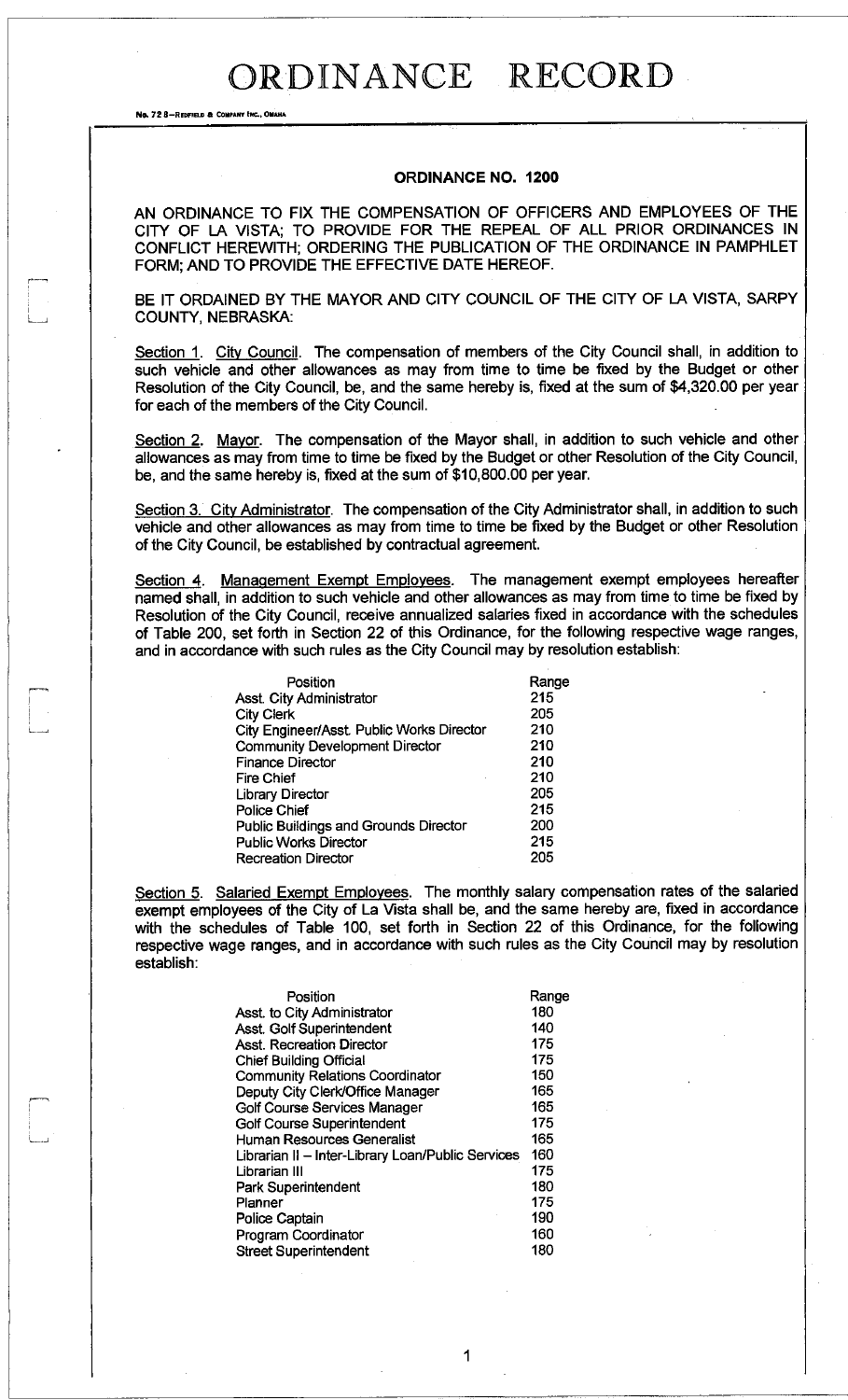No. 72 8-REDFIELD & COMPANY INC., OMAHA

Section 6. Hourly Non-Exemot Employees. The hourly compensation rates of the hourly (nonexempt) employees of the City of La Vista shall be, and the same hereby are, fixed in accordance with the schedules of Table 100 and Table 400, set forth in Section 22 of this Ordinance, for the following respective wage ranges, and in accordance with such rules as the City Council may by Resolution establish:

| Position                                   | Range |
|--------------------------------------------|-------|
| Accountant                                 | 145   |
| <b>Accounting Clerk</b>                    | 130   |
| <b>Administrative Assistant</b>            | 130   |
| Mechanic                                   | 140   |
| <b>Building Inspector I</b>                | 140   |
| <b>Building Inspector II</b>               | 160   |
| <b>Code Enforcement Officer</b>            | 130   |
| <b>Executive Assistant</b>                 | 140   |
| <b>Fire Training Officer</b>               | 165   |
| Foreman -- B&G                             | 160   |
| Librarian II - Computer/Reference Services | 160   |
| Librarian I                                | 140   |
| Maintenance Worker I                       | 130   |
| Maintenance Worker II                      | 140   |
| Park Foreman                               | 165   |
| <b>Police Sergeant</b>                     | 426   |
| <b>Police Officer</b>                      | 423   |
| Police Data Entry Clerk                    | 120   |
| <b>Public Buildings &amp; Grounds MWI</b>  | 125   |
| <b>Public Buildings &amp; Grounds MWII</b> | 130   |
| Secretary II                               | 125   |
| Secretary/Receptionist                     | 120   |
| Sewer Foreman                              | 165   |
| Street Foreman                             | 165   |
| Shop Foreman                               | 165   |

Section 7. Part-Time and Temporary Employees. The hourly compensation rates of part-time, seasonal and temporary employees of the City of La Vista shall be, and the same hereby are, fixed n accordance with the schedules of Table 100, set forth in Section 22 of this Ordinance, for the following respective wage ranges, and in accordance with such rules as the City Council may by Resolution establish:

| Position                            |     |
|-------------------------------------|-----|
| <b>Assistant Pool Manager</b>       | 100 |
| <b>Circulation Clerk I</b>          | 100 |
| <b>Circulation Clerk II</b>         | 115 |
| Clerical (PW)                       | 100 |
| Custodian                           | 100 |
| <b>Evidence Technician</b>          | 130 |
| <b>HR Clerical Assistant</b>        | 115 |
| Intern/Special Projects             | 115 |
| Lifeguard                           | 100 |
| Pool Manager                        | 110 |
| <b>Recreation Supervisor</b>        | 100 |
| Seasonal GC Clubhouse & Grounds     | 100 |
| Seasonal PW All Divisions 1-5 Years | 100 |
| Seasonal PW All Divisions 5+ Years  | 110 |
| Shop Assistant                      | 100 |
| <b>Special Services Bus Driver</b>  | 110 |
| Temporary/PT Professional (PW)      | 160 |

Part-time employees shall receive no benefits other than salary or such benefits as established in accordance with such rules as have been or may be established by Resolution of the City Council:

Section 8. Pay for Performance. Employees not covered by a collective bargaining agreement or express employment contract shall be subject to the City's Pay for Performance (PFP) compensation system as outlined in Council Policy Statement. PFP salary ranges are set forth in Table 100 and 200 of Section 22 of this Ordinance. The base factor for fiscal year 2014 shall be  $\operatorname{\mathsf{set}}$  at two percent (2%).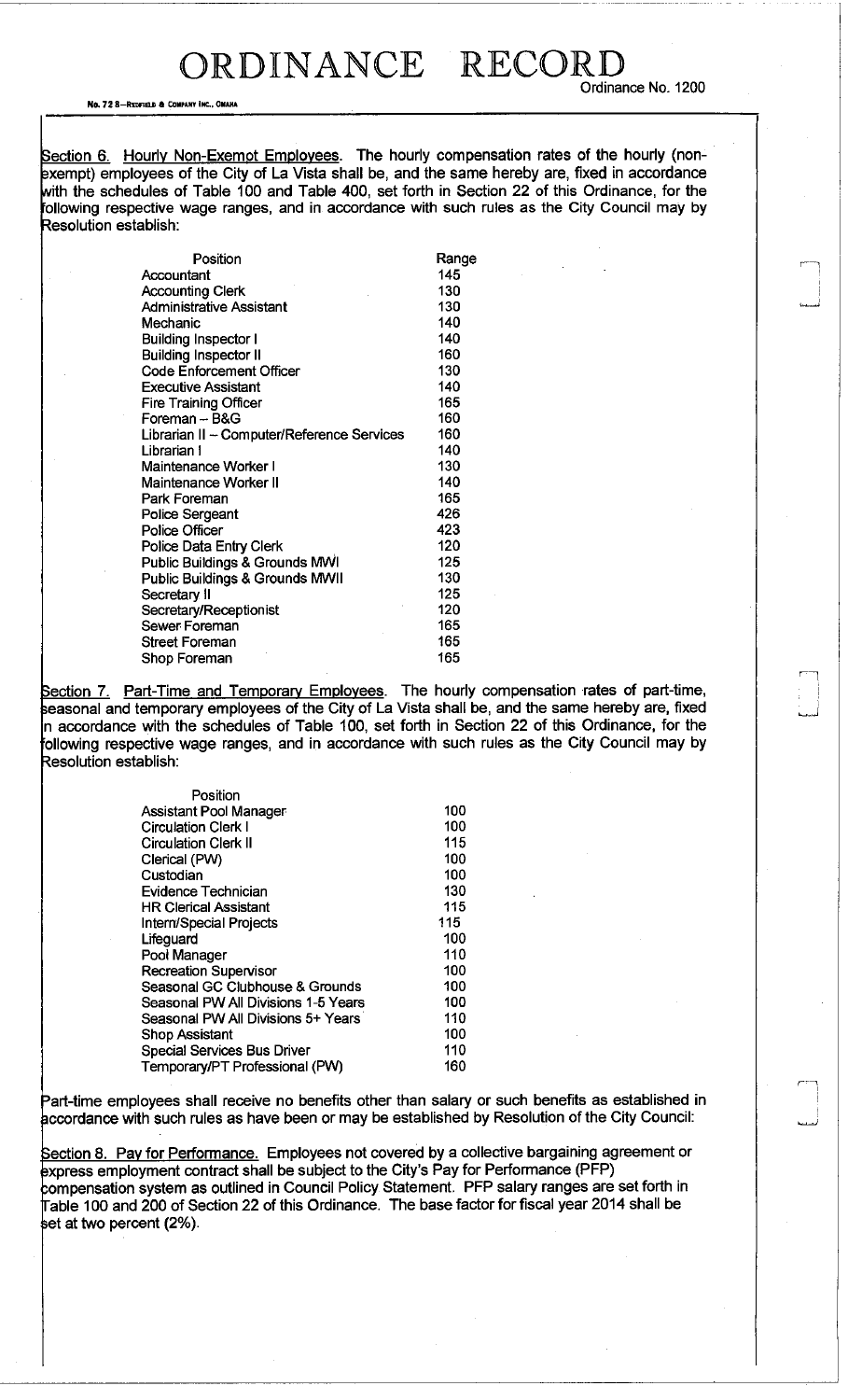No. 72 8-REDFIELD & COMPARY INC., OMAHA COMPARY INC., OMAHA ORHINAN COMPARY INC. 1200

Section 9. Certification Incentive Pay for Chief Building Official and Building Inspectors. Employees of the City in the positions of Chief Building Official and Building Inspector are eligible to receive a one-time only incentive payment of \$1,000 for each certification obtained in an applicable construction field/trade. Such payment must be approved by the City Administrator.

Section 10. Legal Counsel. Compensation of the legal counsel other than special City Prosecutor for the City shall be, and the per diem rates respecting same shall be, at 90% of the standard hourly rate the firm may from time to time charge. Compensation for Special City prosecution shall be as agreed upon at the time of specific employment.

Section 11. Engineers. Compensation of Engineers for the City shall be, and the same hereby is, fixed in accordance with such schedules of hourly and per diem or percentage rates as shall from time to time be approved by Resolution of the City Council. Travel allowances respecting same shall be as may from time to time be fixed by Resolution of such City Council.

Section 12. Longevity Pay. Employees of the City in the positions set forth in Section 3 and Table 400 of this Ordinance shall receive longevity pay in an amount equal to the following percentage of the hourly rate set forth in Section 3 and Table 400 of this Ordinance, rounded to the nearest whole cent:

> Over 7 Years Over 10 Years Over 15 Years Over 20 Years

Length of Service **Allowance Per Hour** 2.00% (or .02) 2.75% (or .0275) 4.00% (or .04) 4.50% (or .0450)

Section 13. Health, Dental Life and Long Term Disability Insurance. Subject to the terms, conditions and eligibility requirements of the applicable insurance plan documents and policies, regular full-time employees of the City of La Vista and their families shall be entitled to be enrolled in the group life, health, and dental insurance program maintained by the City. Regular full-time employees shall also be entitled to be enrolled in the long term disability insurance program maintained by the City.

Unless otherwise provided by collective bargaining agreement, or other applicable agreement, the City's employer share shall be ninety (90) percent of the amount of the actual premium and the employee shall pay the ten percent (10%) balance of the actual premium via payroll deduction for employees enrolled in single coverage. The City's employer share shall be eighty percent (80%) of the amount of the actual premium and the employee shall pay the twenty percent (20%) balance of the actual premium via payroll deduction for any employee enrolled in a level of coverage other than single. Those employees electing not to participate in these programs will receive no other form of compensation in lieu of this benefit

Section 14. Establishment of Shifts. The City may establish duty shifts of such length, and to have such beginning and ending times, and to have such meal and break times, as it may deem appropriate or necessary, respecting employees of the City.

#### Section 15. Special Provisions.

 $\lfloor$ 

- A. Employees covered by the "Agreement Between the La Vista Fraternal Order of Police Lodge No. 28 and the City of La Vista, Nebraska, covering the period from October 1, 2012 through September 30, 2014," shall receive compensation and benefits and enjoy working conditions, as described, provided and limited by such Agreement. The terms of such Agreement shall supersede any provisions of this Ordinance inconsistent therewith, and be deemed incorporated herein by this reference.
- B. Holiday Pay shall be compensated as set forth in the Agreement between the La Vista Fraternal Order of Police Lodge No. 28 and the City of La Vista for police officers and as set forth in the Personnel Manual for all other full time employees.
- C. Subject to subsection 15.D. hereof, each full time hourly non-exempt employee of the City shall be entitled to receive overtime pay at the rate of one and one half times the employee's regular rate for each hour worked in excess of forty hours during a work week. If called out at any time other than during regular assigned work hours during the pay period, such employee shall be entitled to compensation at the rate of one and one half times the regular rate for each hour so worked, provided that in no case shall an employee receive less than two hours over time pay for such call out work, and further provided there shall be no pyramiding of hours for purposes of computing overtime. For purposes of this subsection an employee's "regular rate" shall be the sum of his or her hourly rate specified *in Section* 6 of this Ordinance and any longevity pay due under this Ordinance.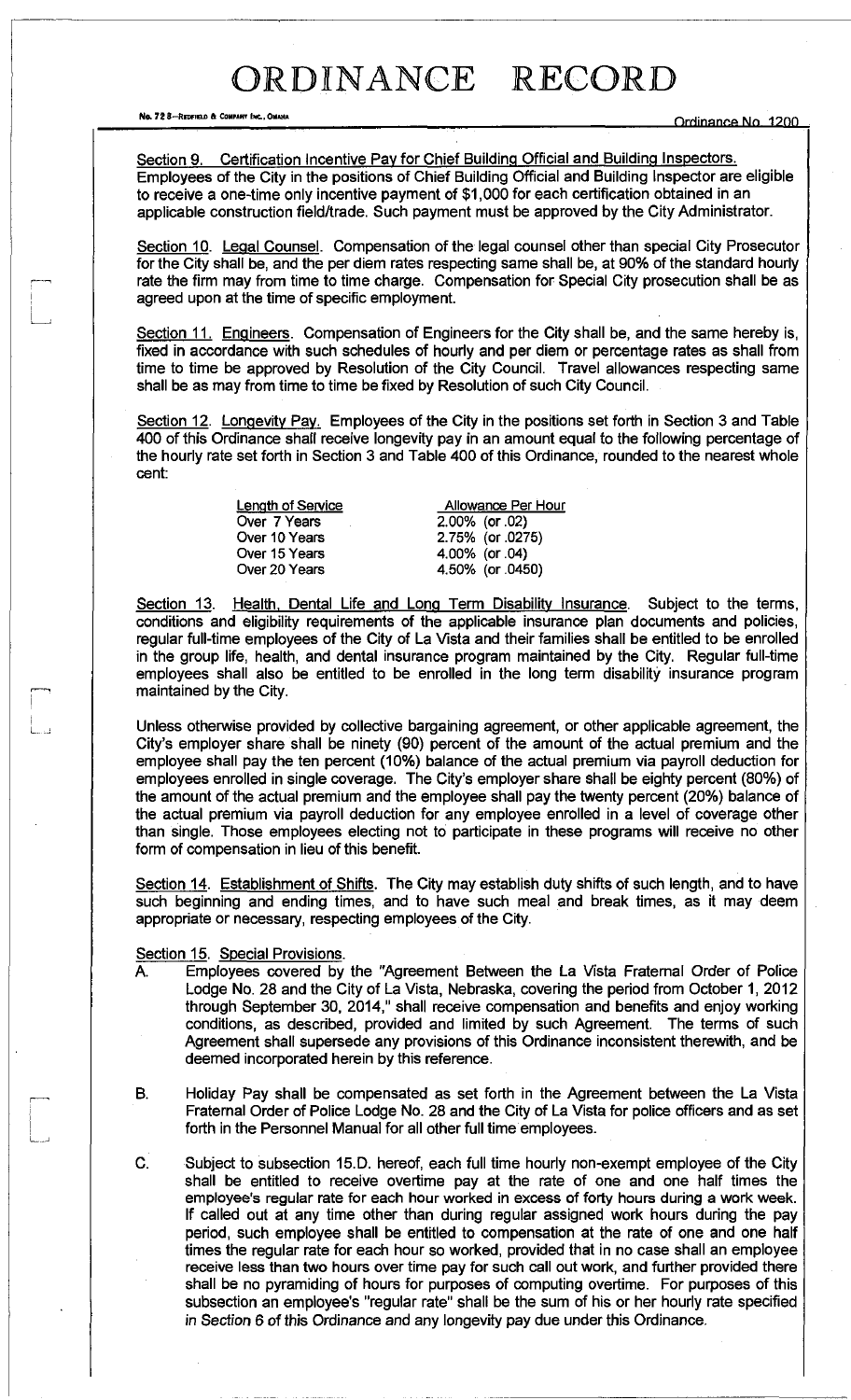Ordinance No. 1200

No. 72 8-REDFIELD & COMPANY INC., OMAHA

D. Police Department employees covered by the "Agreement Between the La Vista Fraternal Order of Police Lodge No. 28 and the City of La Vista, Nebraska," described in subsection 15.A hereof shall, as provided in such Agreement, be paid overtime at one and one half times the employee's hourly rate (including any longevity allowance) for each hour worked in excess of 80 hours during any 14 day work period coinciding with the pay period established by Section 17 of this Ordinance.

E. All Management Exempt Employees and all Salaried Exempt Employees are considered to be salaried employees and shall not be eligible for overtime pay, holiday pay, or other special pay as provided by this section.

= . Public Works Employees who are required to wear protective footwear may submit to the City for reimbursement for the cost of work boots in an amount not to exceed \$120.

G. Public Works Employees may submit to the City for reimbursement for the difference in cost between a Nebraska Driver's License and a "CDL" driver's license within 30 days of obtaining a CDL license when a CDL license is required as a part of the covered employee's job description.

H. Public Works Employees shall be provided by the City five safety work shirts in each fiscal year at no cost to the employee.

Employees not covered by the "Agreement Between the La Vista Fraternal Order of Police Lodge No. 28 and the City of La Vista" and who are otherwise eligible, shall be paid overtime at the rate of one and one-half times the employee's hourly rate for all hours worked over forty in the pay periods that encompass the annual La Vista Days celebration, except, that if an employee uses any sick leave, vacation leave, personal leave, or comp time during the corresponding pay periods, such leave time shall offset any overtime earned. Overtime earned will not be offset by any holiday that falls during the above referenced pay periods.

Section 16. Pay for Unused Sick Leave Upon Retirement or Death. Employees who voluntarily retire after twenty or more years of service with the City and have no pending disciplinary action at the time of their retirement, shall be paid for any unused sick leave. Employees who began their employment with the City after January 1, 2005, or who began their employment prior to this date but elected to waive their eligibility for emergency sick leave, shall be paid for any unused sick eave, if they voluntarily leave City employment and have no pending disciplinary action, according to the following sliding schedule: After 10 years of employment – 100% of sick leave hours accrued  $\,$  bver 660 and up to 880; after 15 years of employment – 100% of sick leave hours accrued over 440 hours and up to 880; after 20 years of employment - 100% of sick leave hours accrued up to 880. Mo other employee shall be paid for any unused sick leave upon termination of employment.

A regular full-time employee's unused sick leave shall also be paid if, after October 1, 1999, the employee sustains an injury which is compensable by the City or the City's insurer under the Nebraska Workers' Compensation Act and such injury causes the death of the employee within two /ears after the date of injury. Any payment made pursuant to the preceding sentence shall be made to the surviving spouse of the employee; provided, such payment shall be made to the employee's estate if the employee leaves no surviving spouse or if, prior to his or her death, the employee filed with the City Clerk a written designation of his or her estate as beneficiary of such payment.

Section 17. Pay Periods. All employees of the City of La Vista shall be paid on a bi-weekly basis. The pay period will commence at 12:01 a.m. Sunday and will conclude at 11:59 p.m. on the second succeeding Saturday. On the Friday following the conclusion of the pay period, all employees shall be paid for all compensated time that they have been accredited with during the pay period just concluded.

Section 18. Public Works Lunch and Clean-up Times. Lunch period for employees of the Public Works Department shall be one half hour (30 minutes) in duration. Public Works employees shall be granted a 5 minute clean-up period prior to start of lunch period, and shall be granted an additional 5 minutes clean-up period prior to the end of the work day.

Section 19. Sick Leave and Personal Leave. Sick leave and personal leave will be awarded and administered in conjunction with the provisions set forth in the personnel manual and the Agreement between the La Vista Fraternal Order of Police Lodge No. 28 and the City of La Vista, as applicable to the employee in question.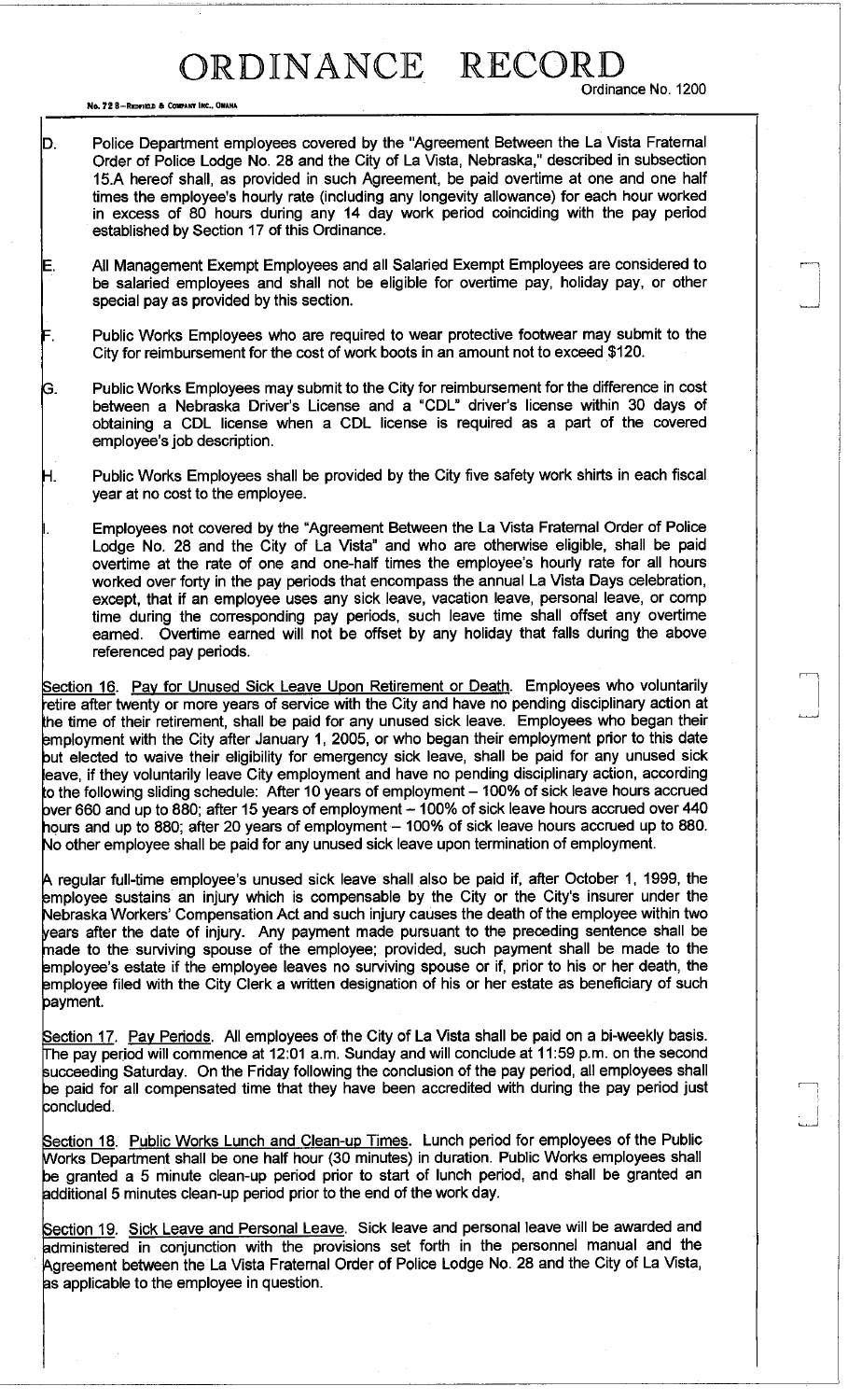No. 72 B-Reditied & Company Inc., Omaria

Section 20. Vacation Leave. Upon satisfactory completion of six months continuous service, regular full-time employees and permanent part-time employees shall be entitled to vacation leave. Such vacation shall not be used in installments of less than one hour. Increments of vacation leave of less than four hours must have 48 hours prior approval and can be taken only at the beginning or at the end of the work day.

Section 21. Vacation Entitlement.

- A. All full-time employees whose employment is governed by the Agreement described in Section 15, Paragraph A. of this Ordinance shall earn, accrue and be eligible for vacation as provided in such Agreement.
- B. All other full-time Hourly Non-Exempt Employees shall earn: six (6) days of paid vacation during the first year of continuous full-time employment; eleven (11) days of paid vacation during the second year of continuous full-time employment; and thereafter, eleven (11) days of paid vacation during each subsequent year of continuous full-time employment, plus one (1) additional day of paid vacation for each year of continuous full-time employment in excess of two years. Notwithstanding the foregoing, no employee shall earn more than twenty-three (23) days of paid vacation per employment year.
- C. All Management Exempt Employees, and Salaried Exempt Employees, shall earn ten (10) days paid vacation during the first year of continuous employment, and one (1) additional vacation day for each additional year of continuous employment not to exceed twenty-six (26) days.
- D. All Permanent Part Time Employees working a minimum of twenty (20) hours per week shall earn forty (40) hours of paid vacation time per year after six (6) months of employment. Total paid vacation time earned per year shall not exceed forty (40) hours.
- E. Full Time Exempt and Non-Exempt Employees shall be allowed to accrue unused vacation leave from previous years to a maximum of 220 hours.
- F. Permanent Part Time Employees shall be allowed to accrue unused vacation leave *from*  previous years to a maximum of 110 hours.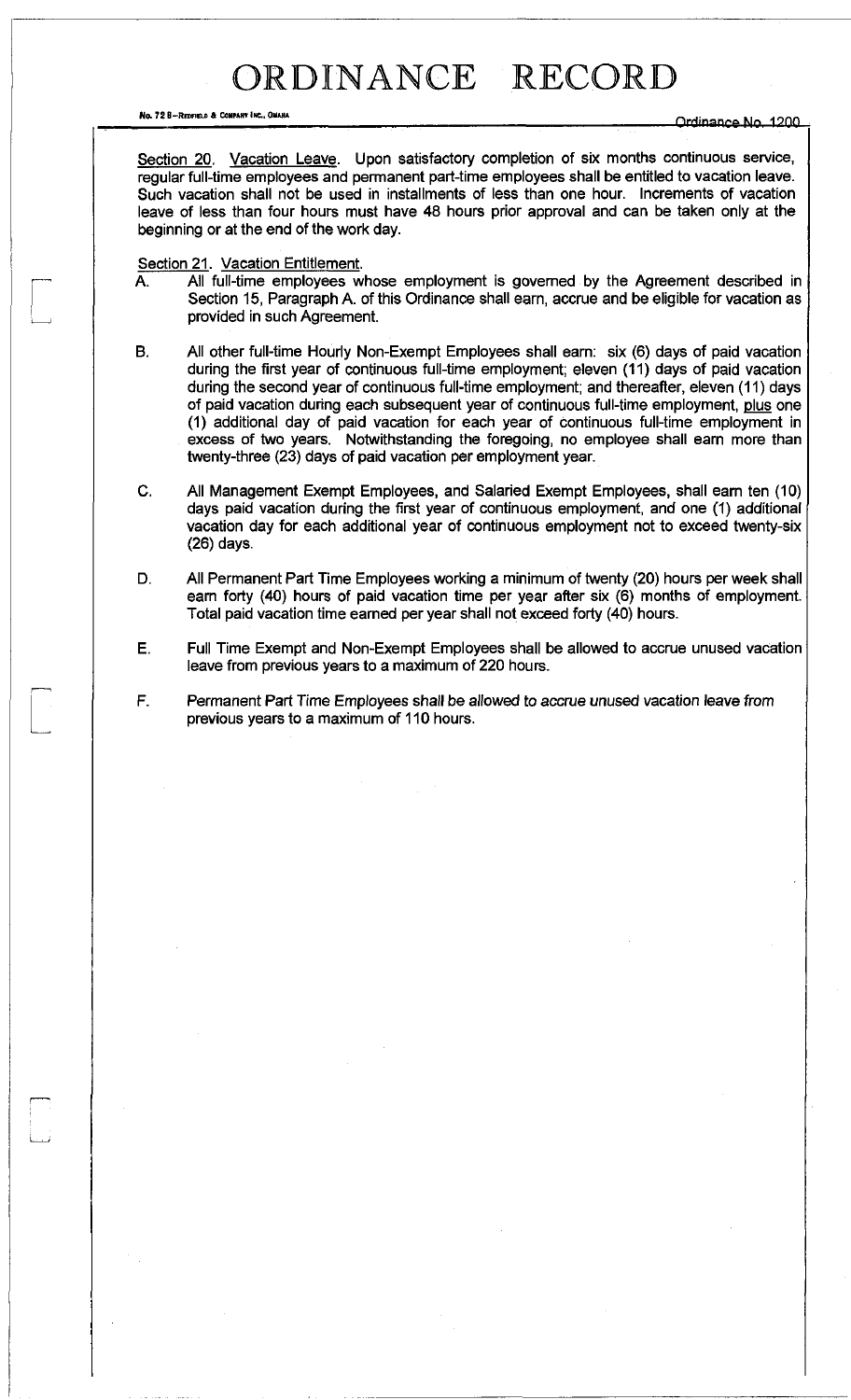Ordinance No. 1200

#### No. 72 8-REDFIELD & COMPANY INC., OMAHA

|  | Section 22. Wage Tables. |
|--|--------------------------|
|--|--------------------------|

| Table 100                          |                |                |                |     |                |                |                |  |  |  |
|------------------------------------|----------------|----------------|----------------|-----|----------------|----------------|----------------|--|--|--|
| <b>Salaried Exempt Employees</b>   |                |                |                |     |                |                |                |  |  |  |
| <b>Hourly Non-Exempt Employees</b> |                |                |                |     |                |                |                |  |  |  |
|                                    |                |                |                |     |                |                |                |  |  |  |
|                                    | Range          | <b>Minimum</b> | <b>Maximum</b> |     | Range          | <b>Minimum</b> | <b>Maximum</b> |  |  |  |
|                                    |                |                |                |     |                |                |                |  |  |  |
| 100                                | Hourly         | 9.27           | 12.04          | 145 | Hourly         | 16.88          | 21.92          |  |  |  |
|                                    | Monthly        | 1,607          | 2,087          |     | <b>Monthly</b> | 2,926          | 3,799          |  |  |  |
|                                    | Annual         | 19,282         | 25,043         |     | Annual         | 35,110         | 45,594         |  |  |  |
| 110                                | Hourly         | 11.38          | 14.78          | 150 | Hourly         | 17.73          | 23.03          |  |  |  |
|                                    |                |                |                |     |                | 3,073          | 3,992          |  |  |  |
|                                    | <b>Monthly</b> | 1,973          | 2,562          |     | Monthly        |                |                |  |  |  |
|                                    | Annual         | 23,670         | 30,742         |     | Annual         | 36,878         | 47,902         |  |  |  |
| 115                                | Hourly         | 12.24          | 15.90          | 160 | <b>Hourly</b>  | 19.45          | 25.26          |  |  |  |
|                                    | <b>Monthly</b> | 2,122          | 2,756          |     | <b>Monthly</b> | 3,371          | 4,378          |  |  |  |
|                                    | Annual         | 25,459         | 33,072         |     | Annual         | 40,456         | 52,541         |  |  |  |
|                                    |                |                |                |     |                |                |                |  |  |  |
| 120                                | Hourly         | 13.16          | 17.09          | 165 | Hourly         | 20.72          | 26.91          |  |  |  |
|                                    | <b>Monthly</b> | 2,281          | 2,962          |     | <b>Monthly</b> | 3,591          | 4,664          |  |  |  |
|                                    | Annual         | 27,373         | 35,547         |     | Annual         | 43,098         | 55,973         |  |  |  |
| $\overline{125}$                   |                |                |                | 175 | Hourly         | 24.42          | 31.71          |  |  |  |
|                                    | <b>Hourly</b>  | 14.16<br>2,454 | 18.39<br>3,188 |     | <b>Monthly</b> | 4 2 3 3        | 5,496          |  |  |  |
|                                    | Monthly        |                |                |     |                |                |                |  |  |  |
|                                    | Annual         | 29,453         | 38,251         |     | Annual         | 50,794         | 65,957         |  |  |  |
| 130                                | <b>Hourly</b>  | 14.65          | 19.02          | 180 | <b>Hourly</b>  | 27.06          | 35.15          |  |  |  |
|                                    | Monthly        | 2,539          | 3,297          |     | <b>Monthly</b> | 4,690          | 6,093          |  |  |  |
|                                    | Annual         | 30,472         | 39,562         |     | Annual         | 56,285         | 73,112         |  |  |  |
|                                    |                |                |                |     |                |                |                |  |  |  |
| 140                                | Hourly         | 16.03          | 20.81          | 190 | Hourly         | 33.44          | 43.44          |  |  |  |
|                                    | <b>Monthly</b> | 2,779          | 3,607          |     | Monthly        | 5,796          | 7,530          |  |  |  |
|                                    | Annual         | 33,342         | 43,285         |     | Annual         | 69,555         | 90,355         |  |  |  |
|                                    |                |                |                |     |                |                |                |  |  |  |

| Table 200<br><b>Management Exempt Employees</b> |         |        |         |  |  |  |
|-------------------------------------------------|---------|--------|---------|--|--|--|
|                                                 |         |        |         |  |  |  |
| 200                                             | Hourly  | 34.21  | 43.65   |  |  |  |
|                                                 | Monthly | 5,930  | 7,566   |  |  |  |
|                                                 | Annual  | 71,157 | 90,792  |  |  |  |
| 205                                             | Hourly  | 35.53  | 45.35   |  |  |  |
|                                                 | Monthly | 6,159  | 7,861   |  |  |  |
|                                                 | Annual  | 73,902 | 94,328  |  |  |  |
| 210                                             | Hourly  | 37.81  | 48.14   |  |  |  |
|                                                 | Monthly | 6.554  | 8.344   |  |  |  |
|                                                 | Annual  | 78.645 | 100,131 |  |  |  |
| 215                                             | Hourly  | 41.14  | 52.50   |  |  |  |
|                                                 | Monthly | 7,131  | 9,100   |  |  |  |
|                                                 | Annual  | 85,571 | 109,200 |  |  |  |
|                                                 |         |        |         |  |  |  |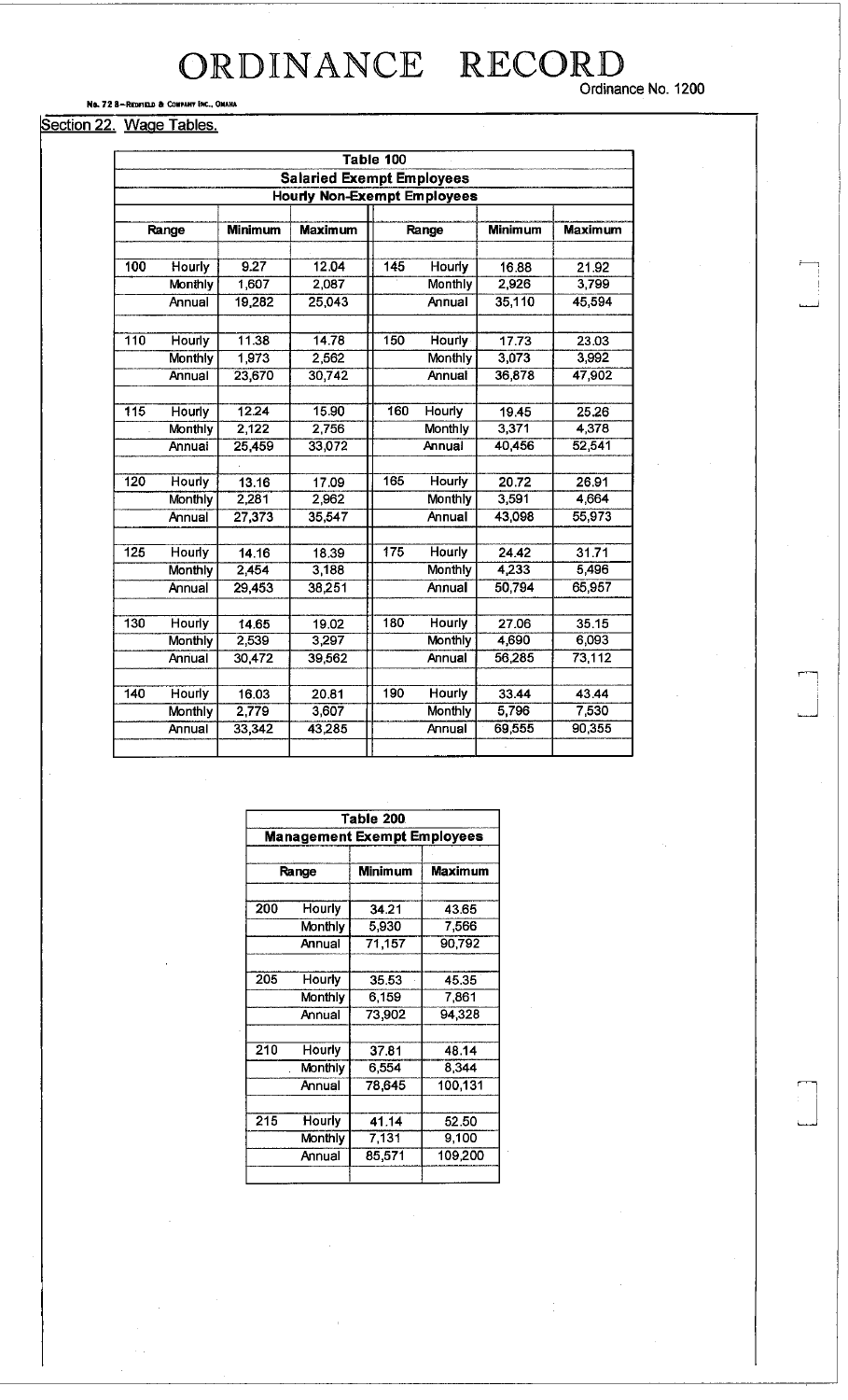No. 72 8-REDTIELD & COMPANY INC., OMAKA **ORREST A COMPANY INC.** ORREST A COMPANY INC.

|                                | Table 400                                        |                |                |                |                |                |                |  |  |  |
|--------------------------------|--------------------------------------------------|----------------|----------------|----------------|----------------|----------------|----------------|--|--|--|
|                                | <b>Classification: FOP Collective Bargaining</b> |                |                |                |                |                |                |  |  |  |
|                                | <b>Hourly Non-Exempt</b>                         |                |                |                |                |                |                |  |  |  |
| Е<br>D<br>C<br>в<br>A<br>Range |                                                  |                |                |                |                |                |                |  |  |  |
| 426                            | <b>Hrly</b>                                      |                | ÷.             |                | 33.32          | 34.70          | 36.90          |  |  |  |
|                                |                                                  |                |                |                | 5,775          | 6.015          | 6,396          |  |  |  |
|                                |                                                  |                |                |                | 69,306         | 72,176         | 76,752         |  |  |  |
|                                |                                                  |                |                |                |                |                |                |  |  |  |
| 423                            | Hrly                                             | 21.84<br>3,786 | 23.32<br>4,042 | 25.62<br>4.441 | 27.12<br>4,701 | 29.60<br>5,131 | 31.14<br>5,398 |  |  |  |
|                                |                                                  | 45,427         | 48,506         | 53,290         | 56,410         | 61,568         | 64,771         |  |  |  |
|                                |                                                  |                |                |                |                |                |                |  |  |  |

Section 23. Repeal of Ordinance No. 1190. Ordinance No. 1190 originally passed and approved on the 19th day of March 2013 is hereby repealed.

Section 24. Effective Date. This Ordinance shall take effect after its passage, approval and publication as provided by law.

Section 25. This Ordinance shall be published in pamphlet form and take effect as provided by law.

PASSED AND APPROVED THIS 3RD DAY OF SEPTEMBER 2013.

CITY OF LA VIST Douglas Kyndig, Mayor

ATTEST:

wthe 'I Ml Pamela A. Buethe, CMC

City Clerk

K:\APPS\City Hall\ORDINANCES\ COMP 2014.doc